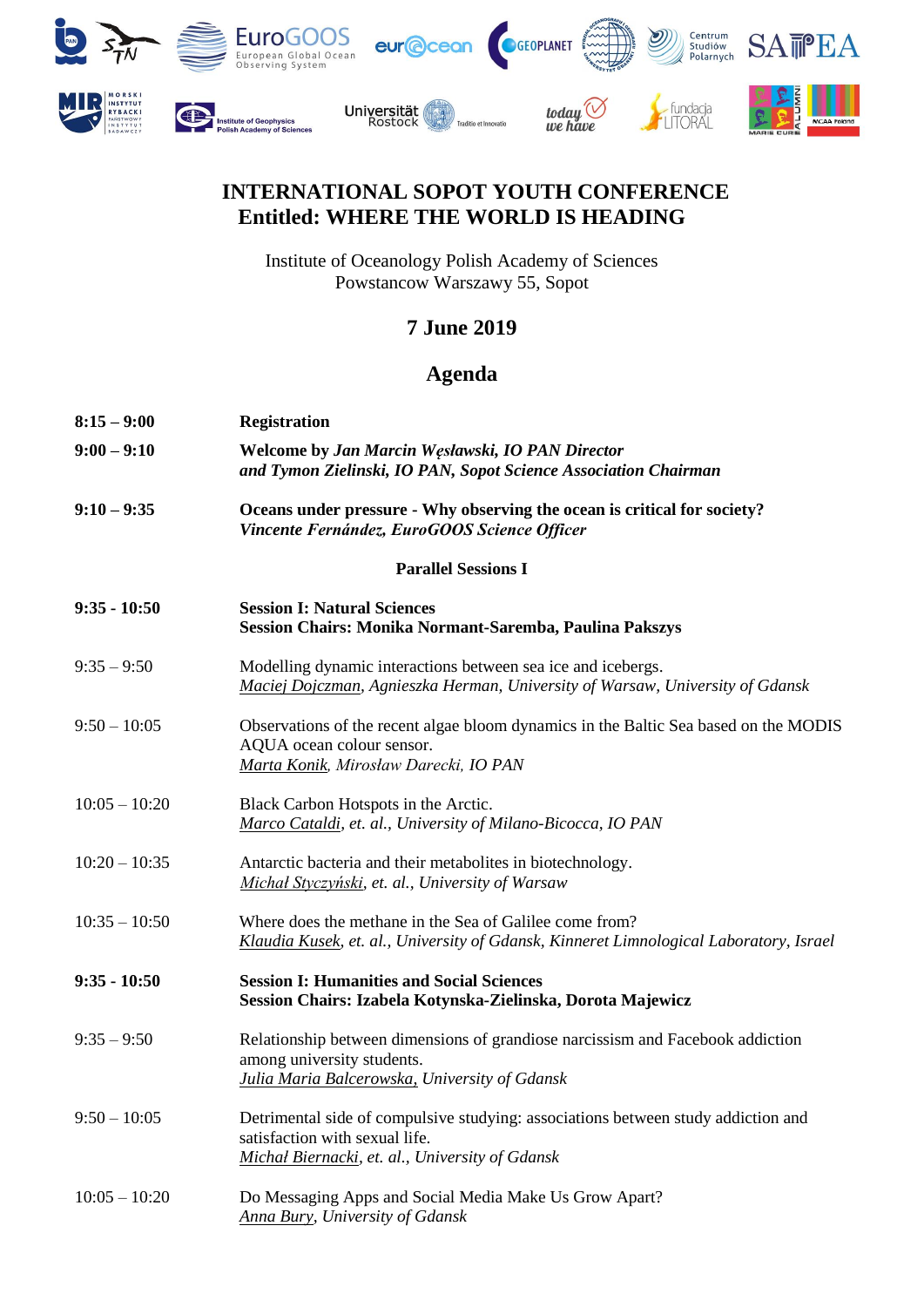

| $10:20 - 10:35$ | Social Media Influencers-Scandal or Business Oriented Celebrities?<br>Natalia Głowacka, Małgorzata Łyczakowska, Justyna Piątek, University of Gdansk                                                                         |
|-----------------|------------------------------------------------------------------------------------------------------------------------------------------------------------------------------------------------------------------------------|
| $10:35 - 10:50$ | Agency-Communion model of narcissism and empathy.<br><b>Artur Sawicki, University of Gdansk</b>                                                                                                                              |
| $10:50 - 11:00$ | <b>Coffee break</b>                                                                                                                                                                                                          |
|                 | <b>Parallel Sessions II</b>                                                                                                                                                                                                  |
| $11:00 - 12:30$ | <b>Session II: Natural Sciences</b><br>Session Chairs: Marco Cataldi, Karolina Pierzynowska                                                                                                                                  |
| $11:00 - 11:15$ | The modelling of helium embrittlement in Fe-Cr alloys for fusion applications.<br>Marcin Roland Zemła, et. al., Warsaw University of Technology                                                                              |
| $11:15 - 11:30$ | Molten carbonate fuel cell as a solution for environment pollution.<br>Aleksandra Łysik, Tomasz Wejrzanowski, Warsaw University of Technology                                                                                |
| $11:30 - 11:45$ | Labile and stabile mercury in Harris mud crab (Rhithropanopeus harrisii) from the<br>southern Baltic Sea – considerations for a role of non-native species in the food web.<br>Bartosz Wilman, et. al., University of Gdansk |
| $11:45 - 12:00$ | Propagation of the Vistula's freshwater into the Gulf of Gdańsk: how diatoms<br>successfully track it down?<br>Jarosław Pędziński, Małgorzata Witak, University of Gdansk                                                    |
| $12:00 - 12:15$ | Observed and modelled wind wave steepness.<br>Aleksandra Cupiał, Witold Cieślikiewicz, University of Gdansk                                                                                                                  |
| $12:15 - 12:30$ | Why do we need Zostera meadows?<br>Natalia Miernik, et. al., University of Gdansk                                                                                                                                            |
| $11:00 - 12:15$ | <b>Session II: Humanities and Social Sciences</b><br>Session Chairs: Dorota Majewicz, Natalia Treder-Rochna                                                                                                                  |
| $11:00 - 11:15$ | The influence of the author's personality on the translation of popular science literature<br>on the example of "Prisoners of Geography" by Tim Marshall.<br>Filip Filipowski, Ateneum-University in Gdansk                  |
| $11:15 - 11:30$ | The Cognitive Aspects of Literature in the Conception of Philip Kitcher.<br>Iwona Szydłowska, University of Gdansk                                                                                                           |
| $11:30 - 11:45$ | Humanity for exchange? Technological and scientific progress and the nature of man in<br>the writing of Stanisław Lem.<br>Marcin Kochanowski, University of Gdansk                                                           |
| $11:45 - 12:00$ | From Climate Change to Ecocide: Neologisms of the Anthropocene.<br>Dorota Skowrońska, Ateneum-University in Gdansk                                                                                                           |
| $12:00 - 12:15$ | World Press Photo – between the aesthetics and the ethics.<br>Maja Bieńkowska, University of Gdansk                                                                                                                          |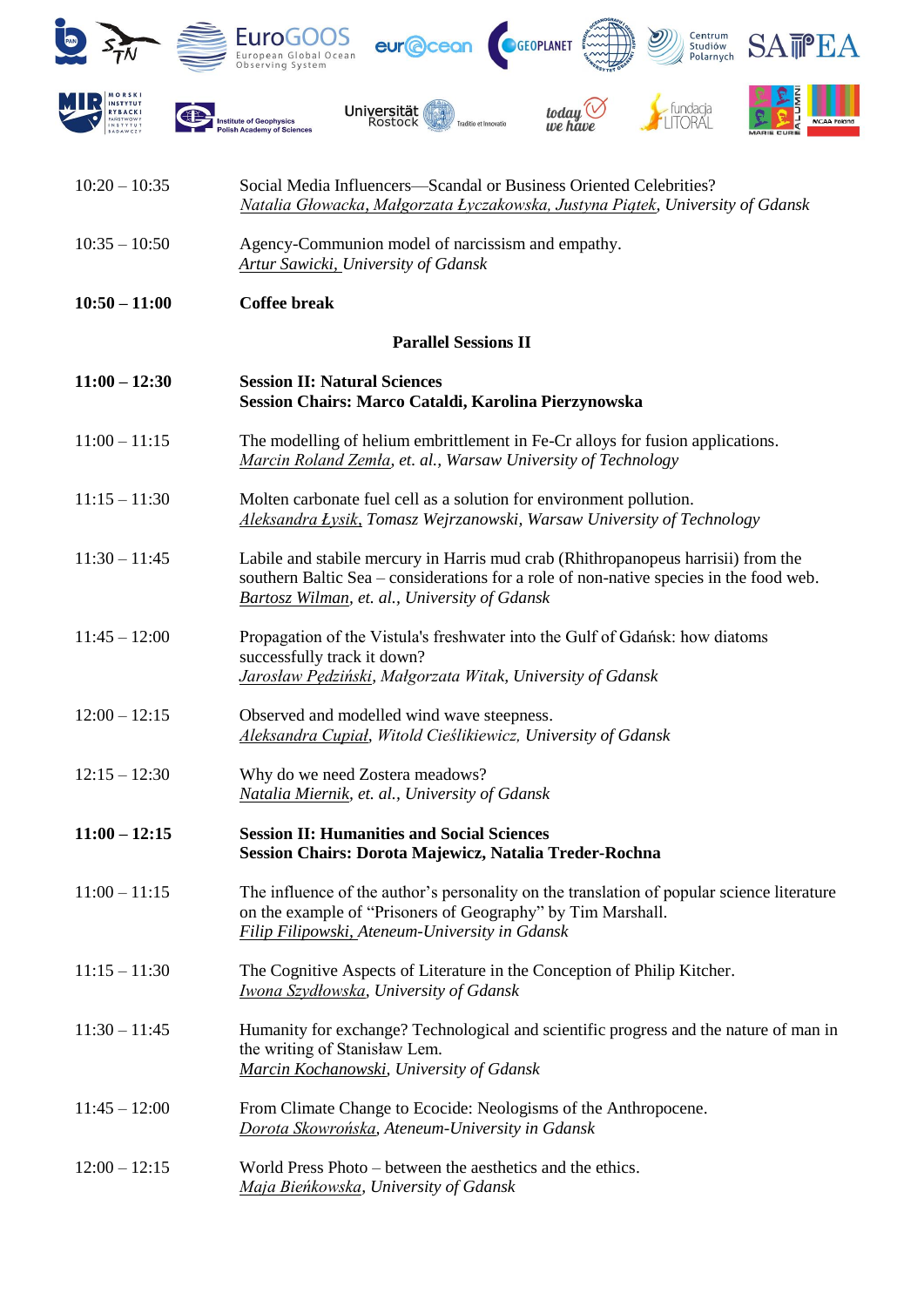

## **Plenary presentations**

| $12:30 - 12:40$ | <b>Presentation of SAPEA - Science Advice for Policy by European Academies.</b>                                                                                                                                                            |
|-----------------|--------------------------------------------------------------------------------------------------------------------------------------------------------------------------------------------------------------------------------------------|
| $12:40 - 12:50$ | Presentation of the Marie Curie Alumni Association.                                                                                                                                                                                        |
| $12:50 - 13:00$ | Presentation by EuroGOOS, the European Global Ocean Observing System.                                                                                                                                                                      |
|                 | <b>Poster Session I</b>                                                                                                                                                                                                                    |
| $13:00 - 13:30$ | 1 minute poster presentations.<br>Session Chairs: Marta Konik, Natalia Szymańska                                                                                                                                                           |
| $13:30 - 14:15$ | Lunch                                                                                                                                                                                                                                      |
|                 | <b>Parallel Sessions III</b>                                                                                                                                                                                                               |
| $14:15 - 15:45$ | <b>Session III: Natural Sciences</b><br><b>Session Chairs: Grzegorz Węgrzyn, Marta Konik</b>                                                                                                                                               |
| $14:15 - 14:30$ | Was the type of soil determinant during setting up cemeteries in Kuyavian-Pomeranian<br>Voivodeship?<br>Joanna Michalak, Nicolaus Copernicus University                                                                                    |
| $14:30 - 14:45$ | Technogenic soils developed under the influence of industry in Inowrocław: Formation<br>of various types of technogenic material and their ecological significance.<br><b>Sylwia Pindral, Piotr Hulisz, Nicolaus Copernicus University</b> |
| $14:45 - 15:00$ | Laser surface treatment for biomedical applications.<br>Donata Kuczyńska-Zemła, et. al., Warsaw University of Technology                                                                                                                   |
| $15:00 - 15:15$ | The effect of genistein on anxiety related behaviors in $R6/1$ mice constituting<br>genetically modified model of Huntington's disease.<br><b>Estera Rintz, et. al., University of Gdansk</b>                                              |
| $15:15 - 15:30$ | Floral secretory tissue in sapromiophilous orchids.<br>Natalia Wiśniewska, et. al., University of Gdansk                                                                                                                                   |
| $15:30 - 15:45$ | A damage study of structures using Electromechanical Impedance Method.<br>Shishir Kumar Singh, et. al., Institute of Fluid Flow Machinery, Polish Academy of<br><b>Sciences</b>                                                            |
| $14:15 - 15:15$ | <b>Session III: Humanities and Social Sciences</b><br>Session Chairs: Dominika Janus, Izabela Kujawa                                                                                                                                       |
| $14:15 - 14:30$ | The World Hates the Homeless.<br>Karolina Morawska, Aleksandra Rumińska, University of Gdansk                                                                                                                                              |
| $14:30 - 14:45$ | Prisoner society.<br>Zuzanna Czubacka, Marta Kot, University of Gdansk                                                                                                                                                                     |
| $14:45 - 15:00$ | Validation of original socioeconomic uncertainty scale.<br>Piotr Drobczyński, Paweł Mechliński, et.al., University of Gdansk                                                                                                               |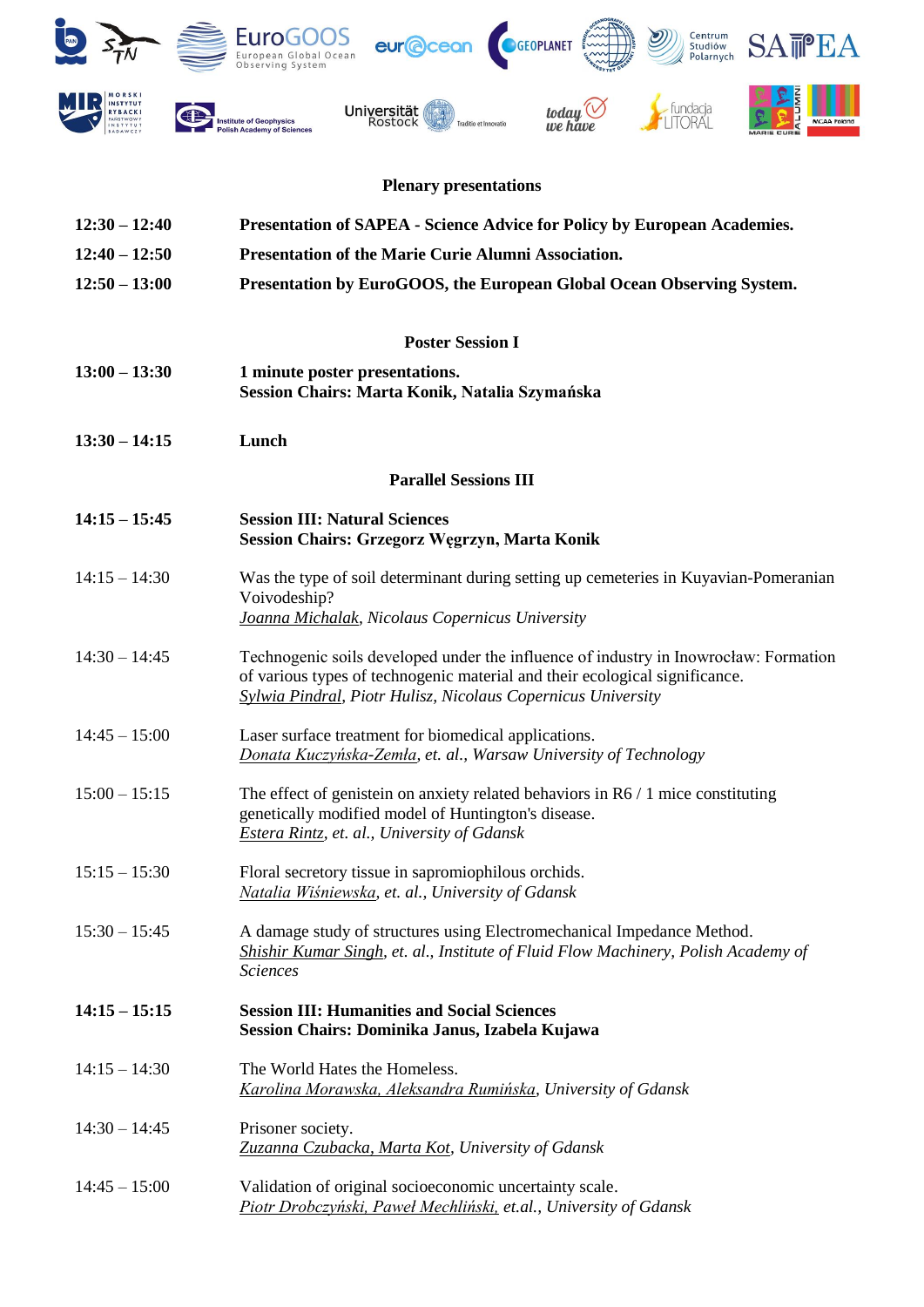

| $15:00 - 15:15$ | The phenomenon of megapolization and gigapolization in the global urban network in<br>the years 1950 - 2015.<br>Mirosław Wylon, Nicolaus Copernicus University                                                                                                  |
|-----------------|-----------------------------------------------------------------------------------------------------------------------------------------------------------------------------------------------------------------------------------------------------------------|
| $15:30 - 15:50$ | <b>Coffee break</b>                                                                                                                                                                                                                                             |
|                 | <b>Parallel Sessions IV</b>                                                                                                                                                                                                                                     |
| $15:50 - 17:20$ | <b>Session IV: Natural Sciences</b><br>Session Chairs: Luca Ferrero, Tomasz Kijewski                                                                                                                                                                            |
| $15:50 - 16:05$ | The development of antibiotic resistance of Salmonella enterica serotype Typhimurium<br>under laboratory conditions.<br>Karolina Borowska, et. al., University of Gdansk                                                                                        |
| $16:05 - 16:20$ | The differences in phage life cycle depending on growth conditions of the host and host<br>serotype.<br>Karolina Ciemińska, et.al., University of Gdansk, University of Sassari, Italy, Institute of<br>Biochemistry and Biophysics, Polish Academy of Sciences |
| $16:20 - 16:35$ | $Riboswitehes - a drop in the ocean of regulatory RNAs in bacteria.$<br><b>Katarzyna Ścibek, University of Warsaw</b>                                                                                                                                           |
| $16:35 - 16:50$ | Antibacterial properties of Actinobacteria.<br>Klaudia Dłuszczakowska, et. al., University of Gdansk, Institute of Biochemistry and<br><b>Biophysics, Polish Academy of Sciences</b>                                                                            |
| $16:50 - 17:05$ | Comparative efficacy of bacteriophages and antibiotics in eradication of biofilms formed<br>by multidrug resistant S. aureus strains.<br>Natalia Łubowska, et. al., Medical University of Gdansk, Pomeranian Medical<br>University in Szczecin                  |
| $17:05 - 17:20$ | A glimpse into the bacterial biocide resistance.<br>Magdalena Ładziak, Agata Krawczyk-Balska, University of Warsaw                                                                                                                                              |
| $16:00 - 17:15$ | <b>Session IV: Humanities and Social Sciences</b><br>Session Chairs: Katarzyna Kukowicz-Żarska, Dorota Majewicz                                                                                                                                                 |
| $16:00 - 16:15$ | Relationships make young women miserable? Satisfaction with sexual life, relationship<br>status and quality of life among young women and men.<br>Aleksandra Leniec, Paweł Atroszko, University of Gdansk                                                       |
| $16:15 - 16:30$ | Proto-mentality and panpsychism - the spiritualistic consequences of physicalism. The<br>mind-body problem and the issue of personal identity; prerequisites for integrating<br>duality.<br><b>Michał Biedziuk, University of Gdansk</b>                        |
| $16:30 - 16:45$ | Psychological functioning of people with different number of irritable bowel syndrome<br>symptoms.<br>Monika Mokosińska, University of Gdansk                                                                                                                   |